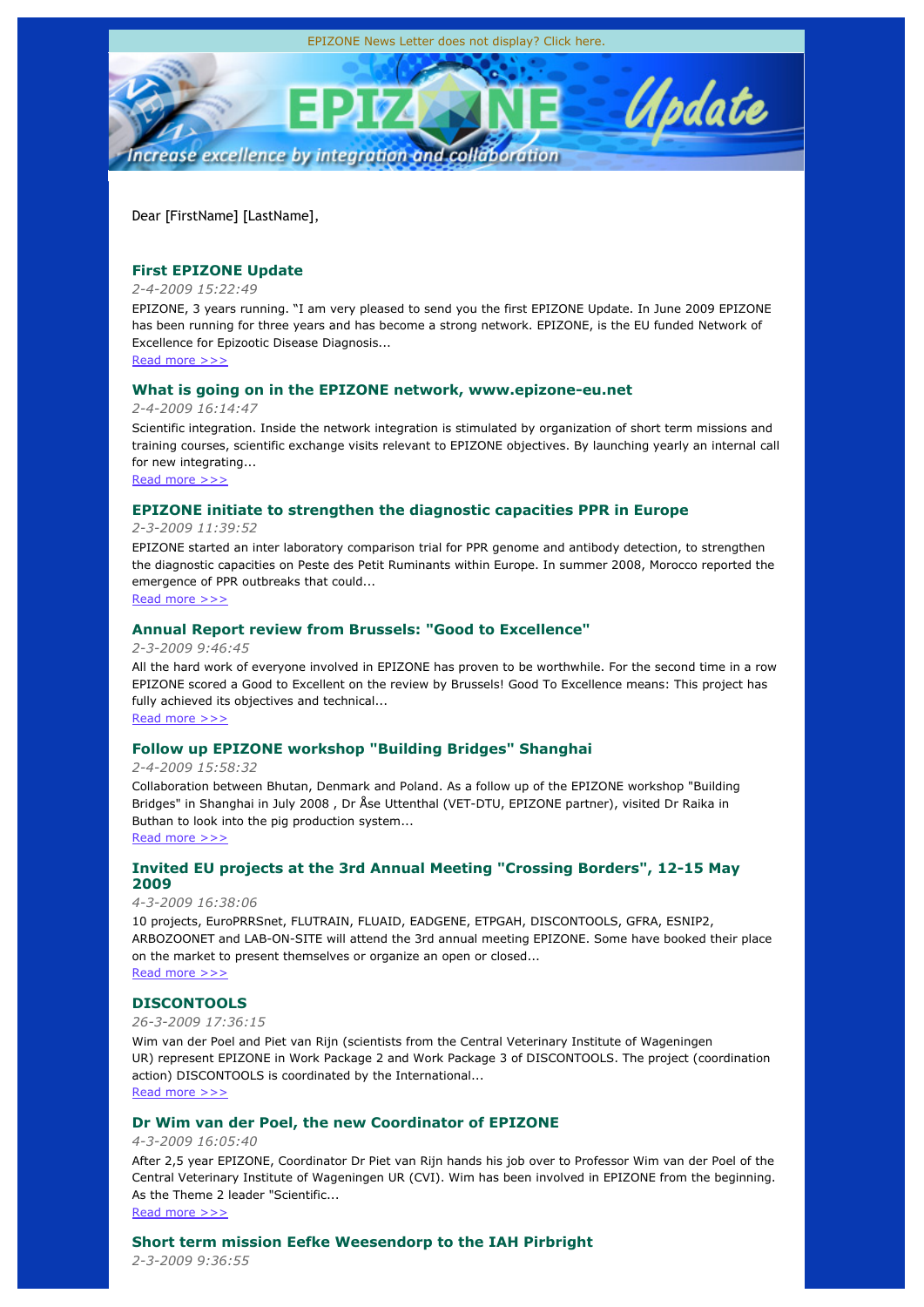Eefke: "I can recommend it to everyone ". As a PhD-student I am working on underlying mechanisms of Classical Swine Fever (CSF) virus transmission at the Central Veterinary Institute of Wageningen UR (CVI Lelystad). My research group is currently...

Read more >>>

Your news item for the next EPIZONE update is most welcome. Please submit via:

EPIZONE update News gathering

Contact information: E-mail:epizone.cvi@wur.nl www.epizone-eu.net

EPIZONE is the Network of Excellence for Epizootic Disease Diagnosis and Control, supported by funding under the Sixth Research Framework Programme of the EU.

Copyright (C) 2008 EPIZONE All rights reserved.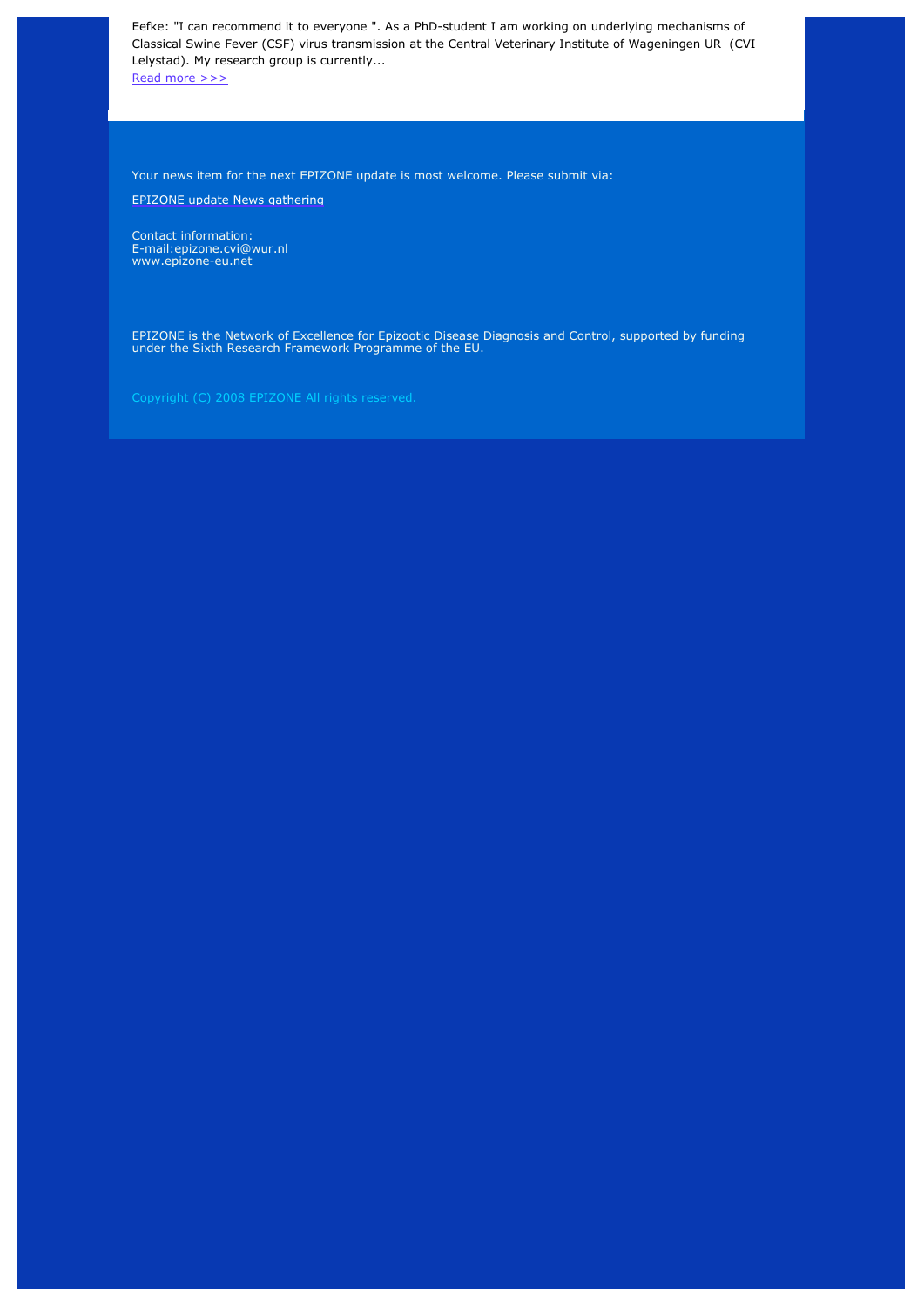### **First EPIZONE Update**

**EPIZONE, 3 years running.** "I am very pleased to send you the first EPIZONE Update. In June 2009 EPIZONE has been running for three years and has become a strong network. EPIZONE, is the EU funded Network of Excellence for Epizootic Disease Diagnosis and Control. In my view EPIZONE, the Network of Excellence is thé research network for combating epizootic animal diseases in Europe starting from the leading veterinary research institutes within Europe. In its first years EPIZONE has proven to be able to play an important role in this. EPIZONE has the ambition to function as a platform and provide a think-tank of highly qualified scientists that develop new strategies and tools to face new challenges in the future. In the coming years of EPIZONE we will work on expanding this role and I am confident we will find a sustainable structure for the network to continue our important role in future".

Wim van der Poel

Coordinator EPIZONE, Central Veterinary Institute of Wageningen UR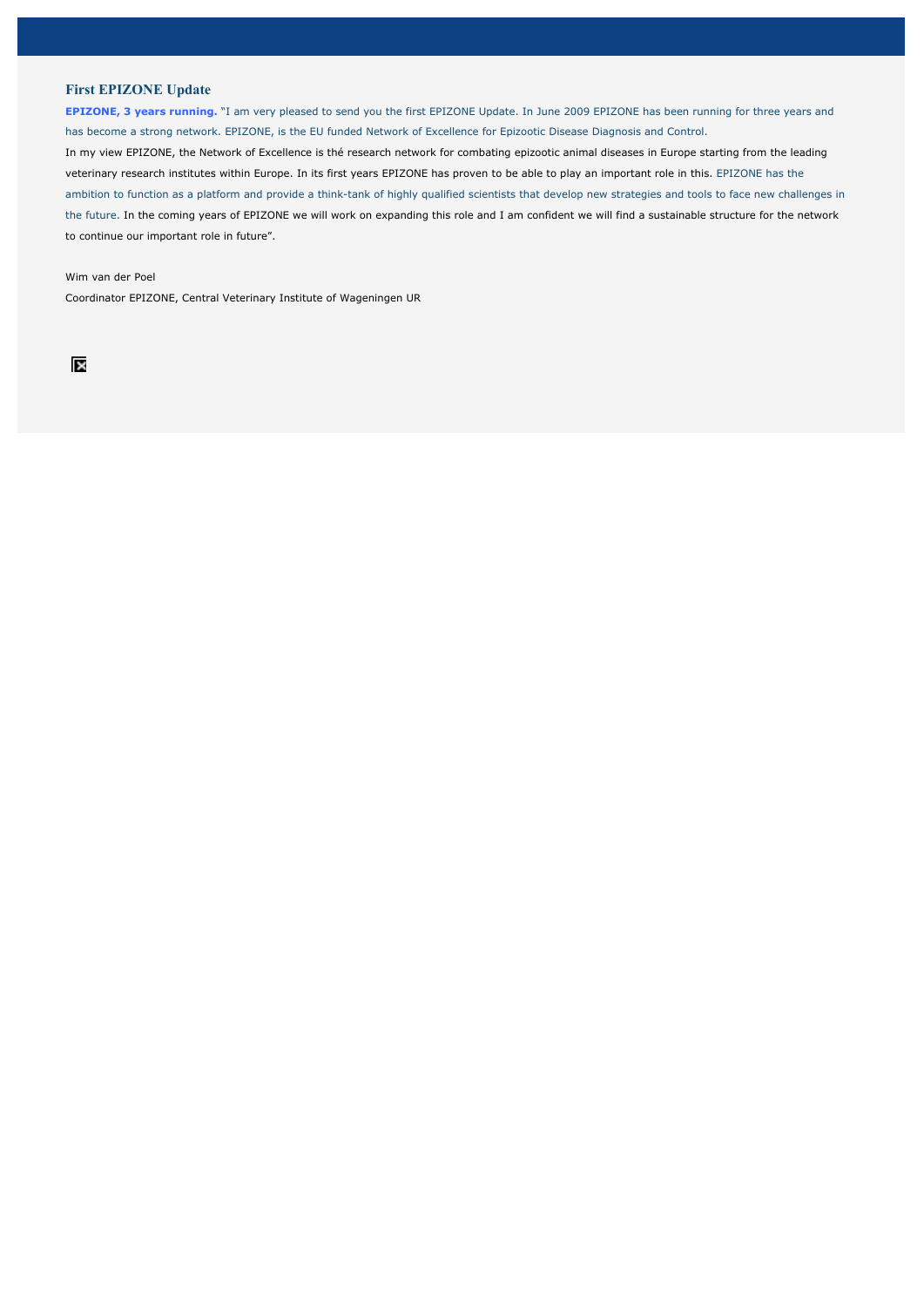### **What is going on in the EPIZONE network, www.epizone-eu.net**

#### **Scientific integration.**

Inside the network integration is stimulated by organization of **short term missions and training courses**, scientific exchange visits relevant to EPIZONE objectives. By launching yearly an internal call for new integrating projects, the network can respond to new developments such as the unexpected outbreak of BTV in NW Europe and the threat of PPR in Morocco.

In 2008, a network of young scientists (PhD student and post-docs<4years) called **Young EPIZONE** started successfully. With Young EPIZONE the network invest in the future generation scientists.

EPIZONE already has produced a number of **joint scientific publications and peer reviews** in its research themes diagnostics, vaccine development, risk assessment and surveillance and epidemiology

#### **Meetings and workshops**

To stimulate networking and to disseminate knowledge from the network, EPIZONE has organized several meetings and workshop in the past period. Some examples:

- x **The Annual Meetings** "EPIZONE inside out", 2007 in Poland, "The Need for Speed" 2008 in Brescia, with 300 participants from 21 countries, and this year in Turkey "Crossing Borders" , expected 300 participants, scientists and stakeholders, from 25 different countries.
- x **A Bluetongue Satellite Symposium** was organized together with the annual Meeting in Italy was combined with organized by EPIZONE. Information on the latest research results was presented by keynote speakers and scientists from 24 countries in and outside Europe.
- **Three international workshops have been conducted** involving national crisis management personnel from EPIZONE and non-EPIZONE partners. During these workshops the **use and interpretation of DIVA diagnostics** for foot-and-mouth disease after vaccination in domestic herds were discussed.
- x **A workshop on avian influenza,** including participants from outside the network also, was realized successfully in Italy
- x **The "Building Bridges" workshop** on swine viral diseases, was organised in Shanghai together with the European Commission and the Shanghai Veterinary Research Institute. A report "Summary of presentations, conclusions and recommendations" is available on the EPIZONE website. 50 Scientists from Asia and Europe participated in this workshop.

#### **Networking for harmonization and standardization**

On the scientific part there are several successes to mention, especially in the field of standardization of methodologies**,** some examples:

- x **An interlaboratory comparison trial for PPR** genome and antibody detection was recently started by EPIZONE to strengthen the diagnostic capacities on Peste des Petit Ruminants within Europe. The reason for this initiative was the 2008 outbreak of Peste de Petit Ruminants in Morocco close to the EU border.
- x **A first CSFV-RNA reference panel was distributed**. This so-called "EPIZONE REFERENCE RNA PANEL CSFV" can be used by all EPIZONE partners for a further harmonization of CSFV real-time PCR diagnostics, DNA-Chip diagnostics as well as pen-side testing
- x **An unique pan viral DNA chip and DNA chips for accurate sub-typing** of important epizootic viruses were designed. A combined "EPIZONE Pan Viral DNA Chip" is under evaluation and will be tested during workshops and in a ring trial.
- Two joint vaccine experiments were organized by the ASFV group. This was done using funding from other projects and including expertise from different partners.
- x **Discussion groups have been established** on bluetongue disease, African swine fever virus, Paramyxovirus vaccines, Rift Valley fever virus vaccines and DIVA vaccines.
- x **An European Online Data Base on Epizootic Diseases** was build using a standard data set defined by the partners of the work package.
- · **The GISAID (**Global Initiative on Sharing Avian Influenza Data) **data base has started**. Avian influenza (AI) sequencing protocols of partner institutes are collated and distributed among partners of the Work Package for comparison. Sequencing data generated from the involved partners are to be uploaded into the database GISAID
- **In the surveillance and epidemiology of emerging viral diseases in aquaculture, important progress has been made. Amongst others** Koi herpes virus a rapid emerging disease, is now included in a surveillance.
- x **Transmission parameters of FMDV and SVDV were quantified.** This was done under experimental conditions.
- Potential disease threats to Europe as a result of changing environments were identified and prioritized. Using a questionnaire based on a qualitative risk assessment framework relevant data were obtained and to assess the impact of climate change on the risks of incursion of vector-borne livestock viruses into the EU, an expert opinion workshop was held. The results of the expert opinion workshop allow predictions on emerging animal diseases in the next decades.
- A technical aid that helps to assess the risk that classical swine fever is present in a herd was evaluated. The results are a big step forward towards feeding an electronic tool with the field data required to detect classical swine fever in affected farms in different countries.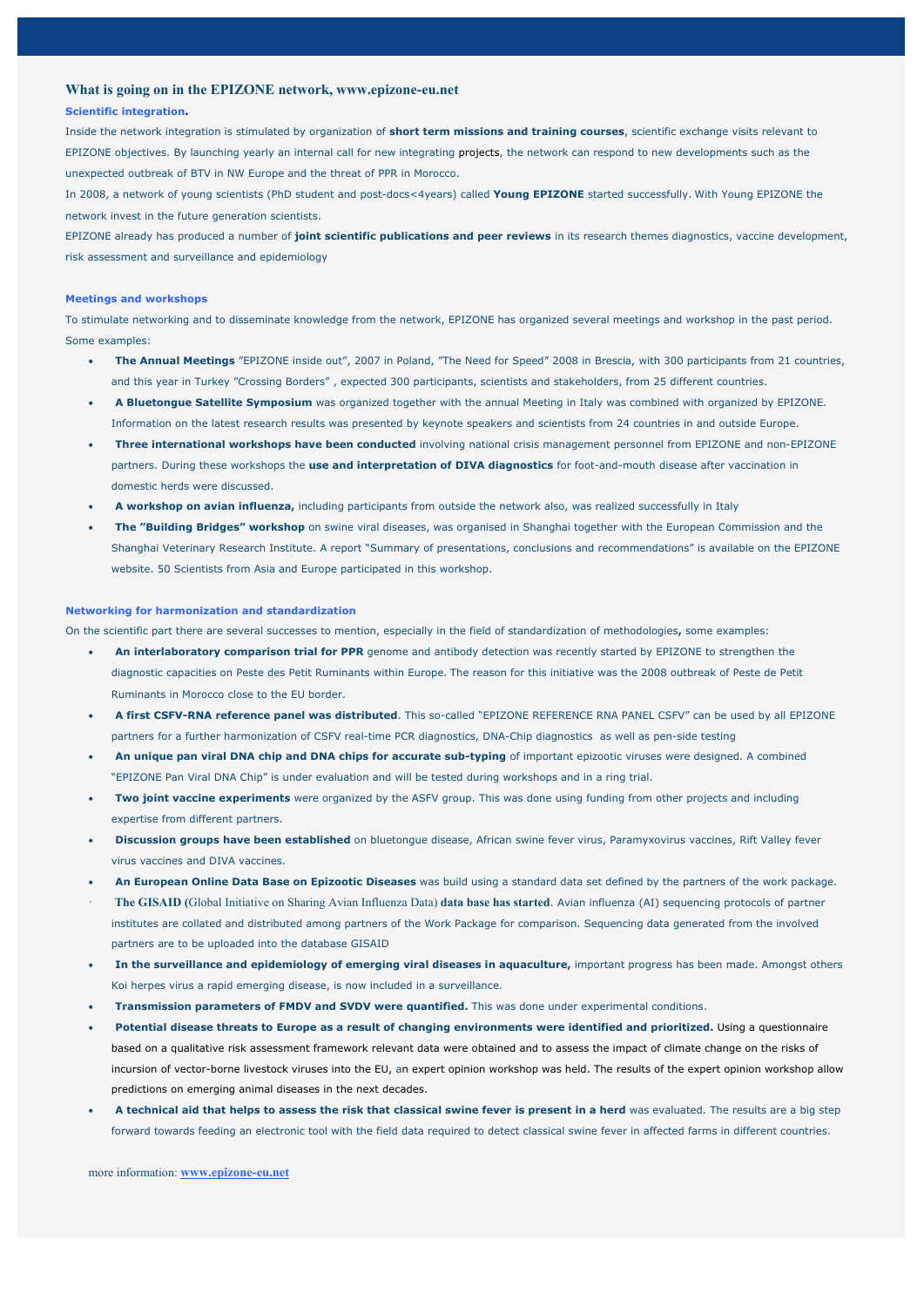### **EPIZONE initiate to strengthen the diagnostic capacities PPR in Europe**

**EPIZONE started an inter laboratory comparison trial for PPR genome and antibody detection**, to strengthen the diagnostic capacities on Peste des Petit Ruminants within Europe. In summer 2008, Morocco reported the emergence of PPR outbreaks that could threaten Europe. A large vaccination campaign was implemented that seems to have limited the disease spread. However, it is now important to strengthen the diagnostic capacities within Europe, taking advantage of the existence of an active network on epizootic animal diseases. Reference materials and protocols will be shared in order to allow national reference laboratories within the network to enforce their expertise. The first round in 2009 will be limited to EPIZONE laboratories. CIRAD, OIE/FAO reference laboratory on PPR, has accepted to lead this task. Results will be presented at the 3rd Annual Meeting in May 2009.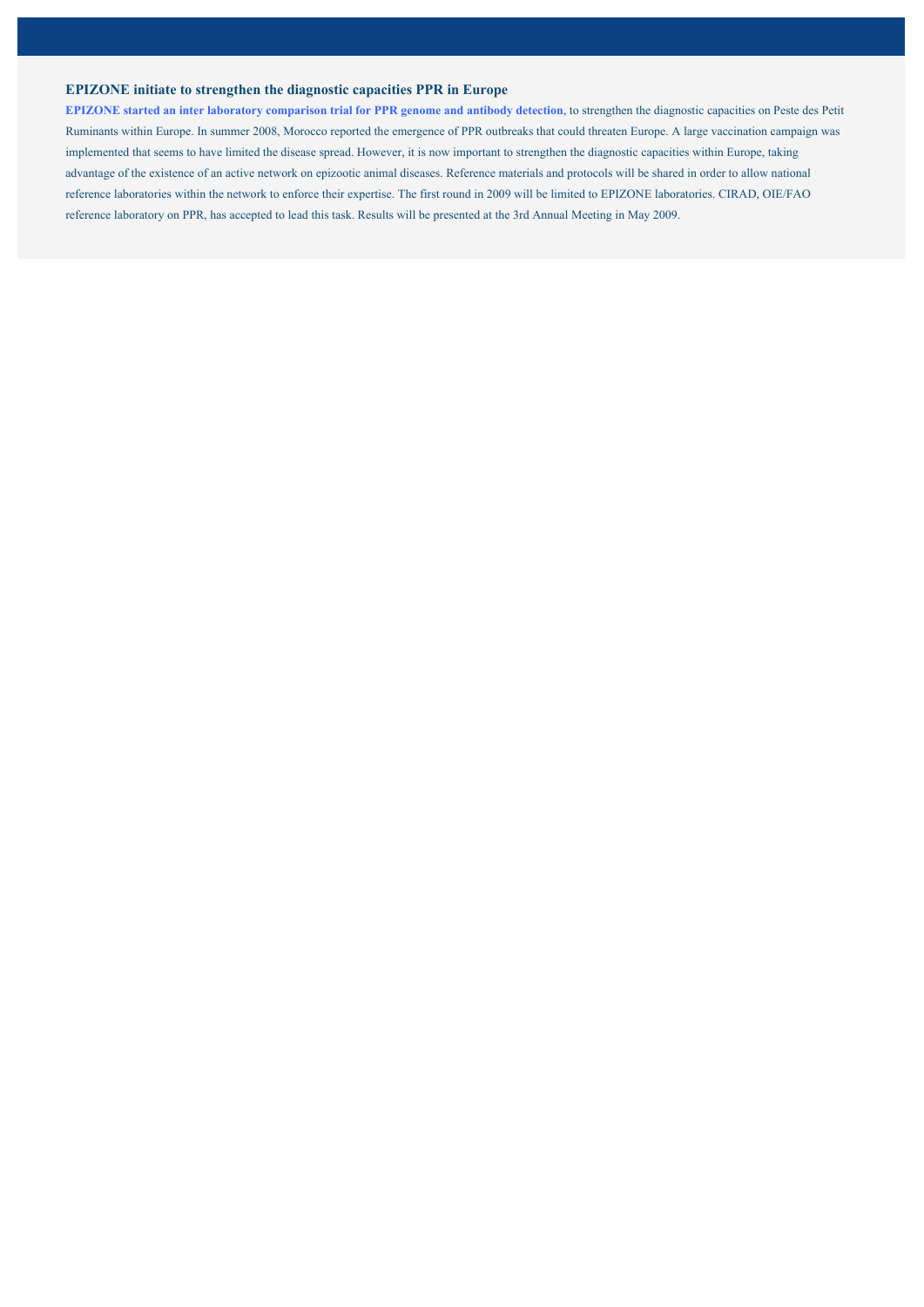### **Annual Report review from Brussels: "Good to Excellence"**

All the hard work of everyone involved in EPIZONE has proven to be worthwhile. For the second time in a row EPIZONE scored a Good to Excellent on the review by Brussels! **Good To Excellence means:** *This project has fully achieved its objectives and technical goals for the period and has even exceeded expectations*.

**From the review report**: "This network for intervention and control of epizootic diseases has developed at a remarkable pace over the last year. Particularly interesting was a new creation "Young EPIZONE" where tomorrow's "to be" scientists could listen to talks and discuss with established experts. This coddling and interest in career development may develop into an excellent tool to keep the brains in Europe". "The project has had excellent progress in most areas and the objectives are still highly relevant. The work packages have mostly delivered as planned". "At this stage it may be relevant to add a wish for the future: It should be remembered that in addition to producing good science, which is extremely important, the participants in this network of excellence have a major obligation actually to do "networking". This is the major intent of the investment. Research groups of different backgrounds should interact and create mutual and collective comprehension. This is what could make the network even more powerful. It is certainly the purpose of the annual meeting but should also be kept in mind in daily business"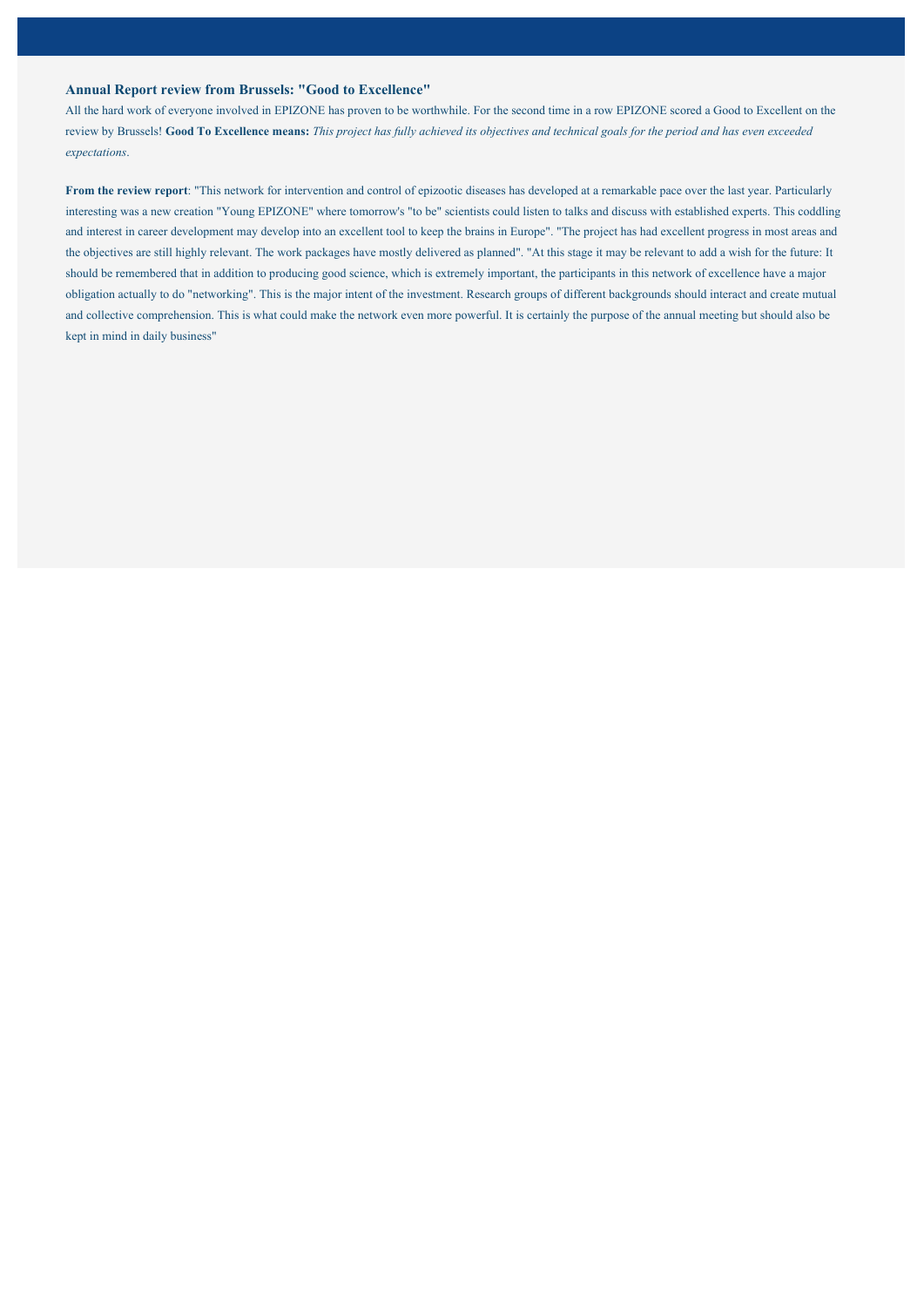### **Follow up EPIZONE workshop "Building Bridges" Shanghai**

#### **Collaboration between Bhutan, Denmark and Poland.**

As a follow up of the EPIZONE workshop "Building Bridges" in Shanghai in July 2008 , Dr Åse Uttenthal (VET-DTU, EPIZONE partner), visited Dr Raika in Buthan to look into the pig production system and pighealth in Bhutan. Dr Raika initiated also collaboration with Dr Tomasz Stadejek (NVRI, EPIZONE partner).

#### **PRRS**

The two EU swine experts will collaborate and communicate on the improvement of pig health in Bhutan focusing on the newly detected problem of the introduction of PRRS. At the 3rd Annual Meeting EPIZONE Dr Tomasz Stadejek will present the latest results on a poster **"Highly pathogenic variant of porcine reproductive and respiratory syndrome virus in Bhutan"**

**The report of the workshop Building Bridges** is available now: **"Summary of presentations, conclusions and recommendations**" . This workshop on swine viral diseases was organized by the European Commission, the Shanghai Veterinary Research Institute (SVRI) and EPIZONE.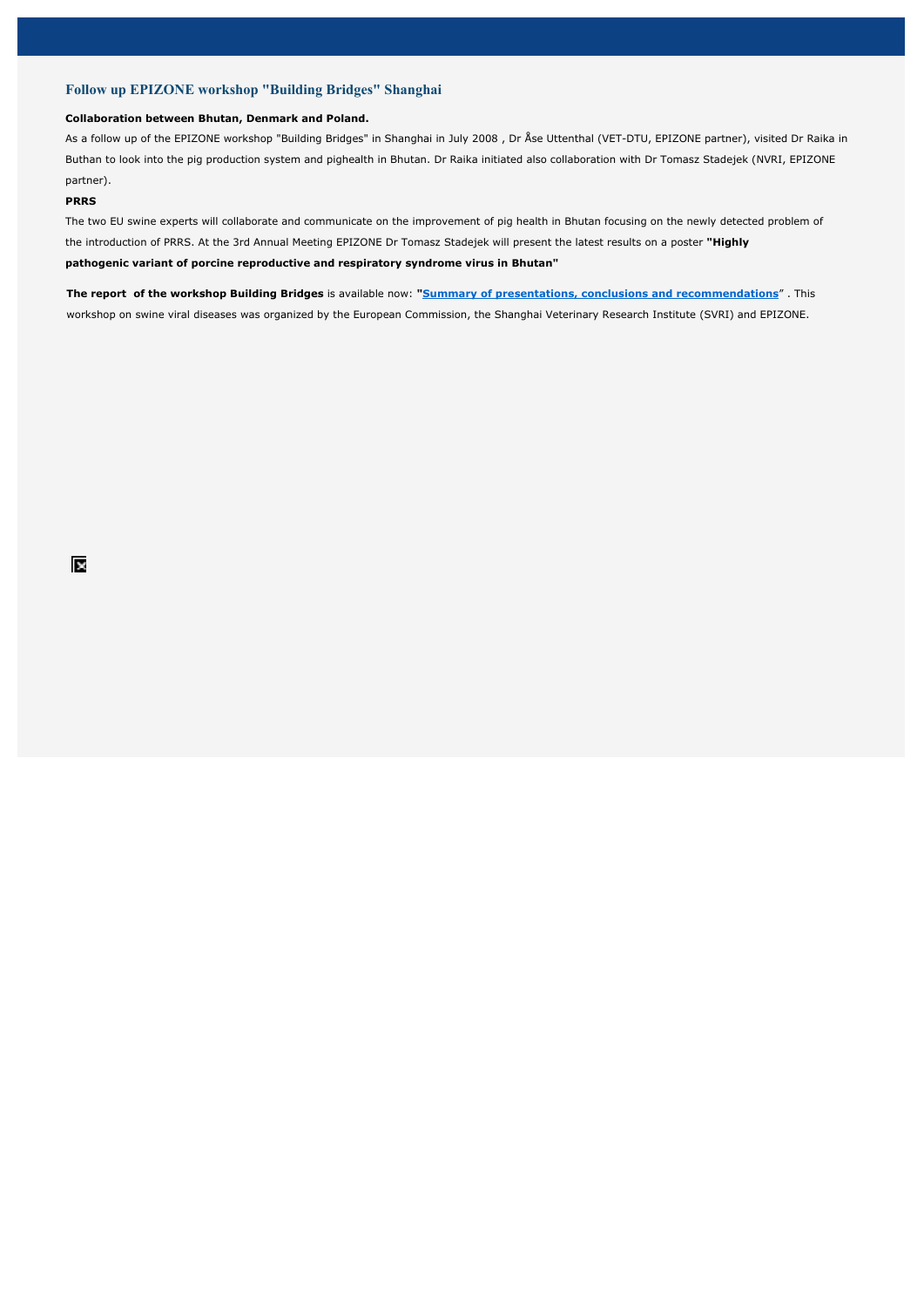### **Invited EU projects at the 3rd Annual Meeting "Crossing Borders", 12-15 May 2009**

**10 projects, EuroPRRSnet, FLUTRAIN, FLUAID, EADGENE, ETPGAH, DISCONTOOLS, GFRA, ESNIP2, ARBOZOONET and LAB-ON-SITE** will attend the 3rd annual meeting EPIZONE. Some have booked their place on the market to present themselves or organize an open or closed meeting. We believe that by combining meetings for EPIZONE and related projects we shall stimulate interaction and collaboration between projects. The possibilities for networking and discussions are vast. This meeting is also open to stakeholders and scientists outside EPIZONE. Sponsors are welcome.

#### **Over 200 abstracts submitted**

An overwhelming amount of abstracts has been submitted for the 3rd Annual Meeting EPIZONE "Crossing Borders" to be held in Antalya, Turkey from 12-15 May 2009. The slogan "Crossing borders" relates to our special topic this year, emerging and transboundary diseases, as well as international networking and its extra value, our network's mission and a prerequisite to control epizootic diseases.

#### **Programme overview** (whole programme)

**13th May 2009**, EPIZONE day session on "Emerging and transboundary diseases", amongst others: Bluetongue, PPR, Crimean-Congo haemorrhagic fever.

13th and 14th May 2009, EPIZONE half day parallel sessions on epizootic diseases of ruminants, epizootic diseases of pig and poultry and on the EPIZONE themes: diagnostics, vaccine development, risk assessment, surveillance and epidemiology.

#### **Reminder: Deadline Registration, 1 May 2009**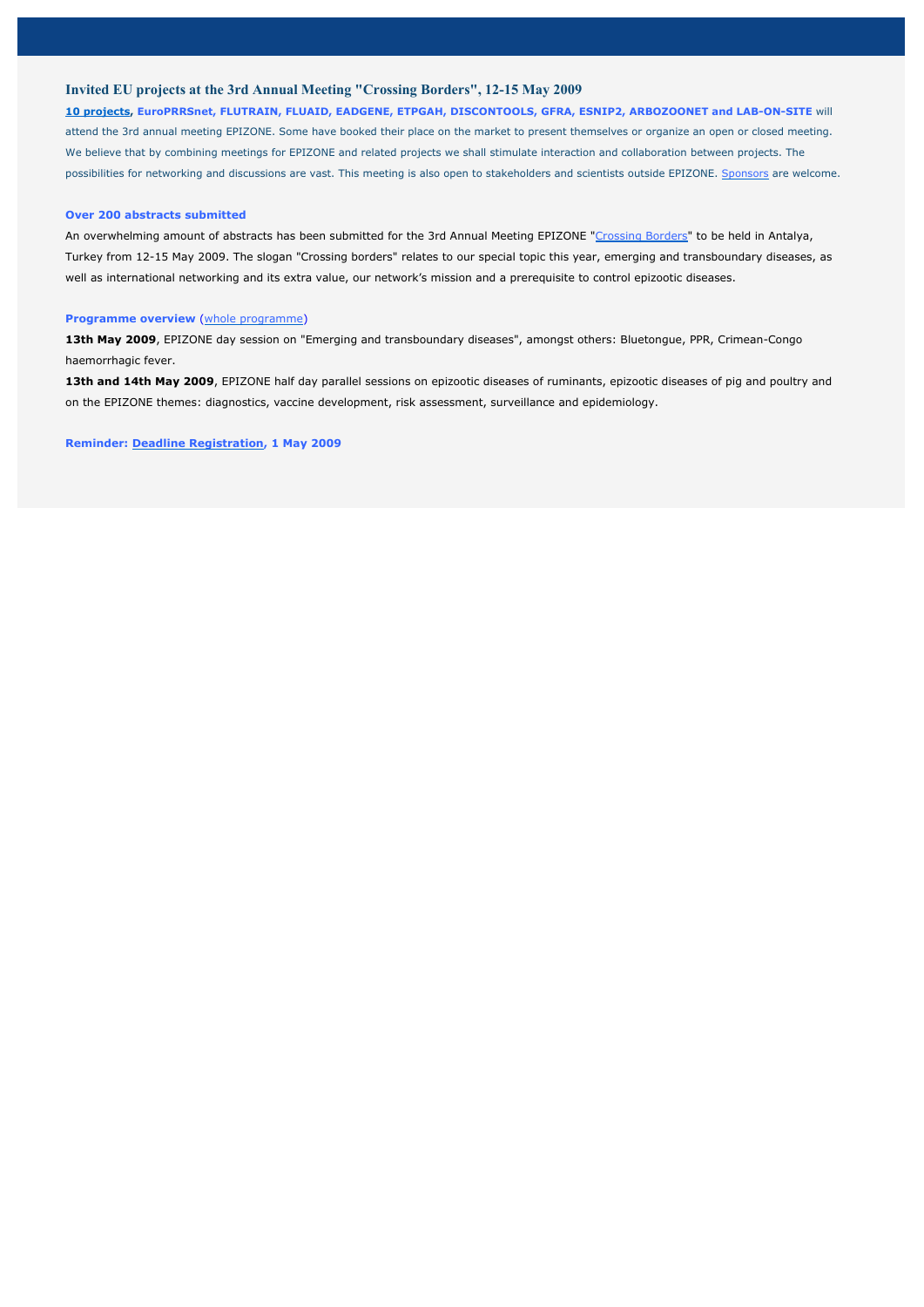### **DISCONTOOLS**

**Wim van der Poel and Piet van Rijn** (scientists from the Central Veterinary Institute of Wageningen UR) **represent EPIZONE** in Work Package 2 and Work Package 3 of DISCONTOOLS. The project (coordination action) DISCONTOOLS is coordinated by the International Federation for Animal Health – Europe (IFAH-Europe). DISCONTOOLS will optimise research efforts for the development of the most effective tools for controlling infectious animal diseases of major importance to the EU and the rest of the world.

Please find the minutes of the meetings at: http://www.ifaheurope.org/EUPlatform/discontools.htm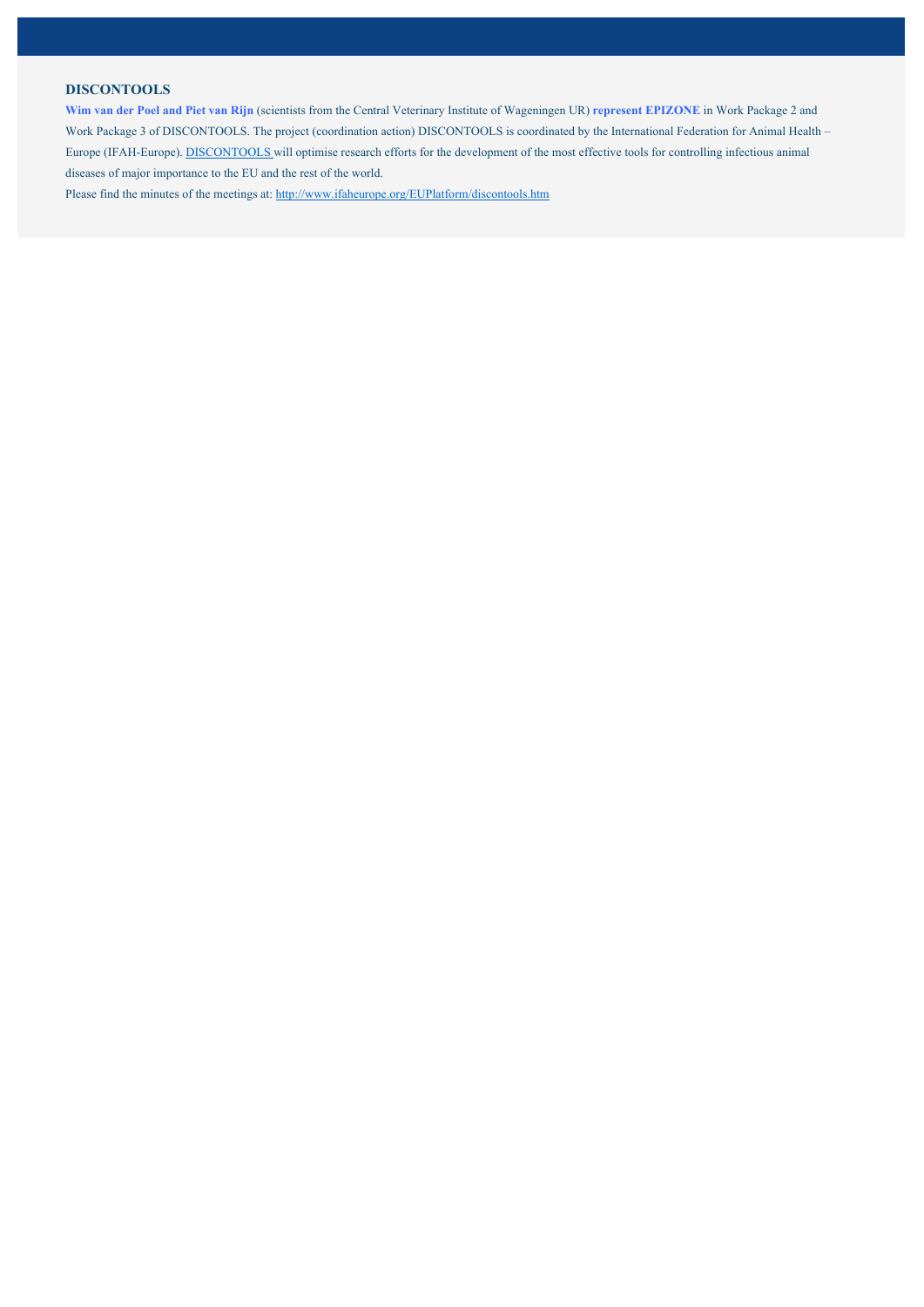### **Dr Wim van der Poel, the new Coordinator of EPIZONE**

#### **After 2,5 year EPIZONE, Coordinator Dr Piet van Rijn hands his job over to Professor Wim van der Poel** of the Central Veterinary

Institute of Wageningen UR (CVI). Wim has been involved in EPIZONE from the beginning. As the Theme 2 leader "Scientific Integration", he has been participating in the Executive Committee and he is the CVI representative in the Coordinating forum. In the last year he had been leading a Work Package on rabies and classical swine fever surveillance.

"I have always been an advocate of European research networks. I believe in bringing scientists together to do joint research and therefore I have been actively involved in EU research networks, besides EPIZONE including MedVetNet and several COST programs."

#### **Visiting Professor**

Recently, Wim van der Poel is appointed as visiting Professor at the National Centre for Zoonoses Research (NCZR) of the University of Liverpool. Wim has worked at the Central Veterinary Institute of Wageningen UR (CVI) in Lelystad since November 2004. After he got his PhD (on the epidemiology of BRSV infections) at the Veterinary Faculty of the Utrecht University he moved to the National Institute of Public Health (RIVM) to undertake research on zoonotic viruses. At CVI he is research leader on emerging and zoonotic viruses of the Department of Virology. The viruses he research now include Rabies (lyssaviruses), Hepatitis E viruses, Caliciviruses and emerging viruses and food-borne viruses in gen.